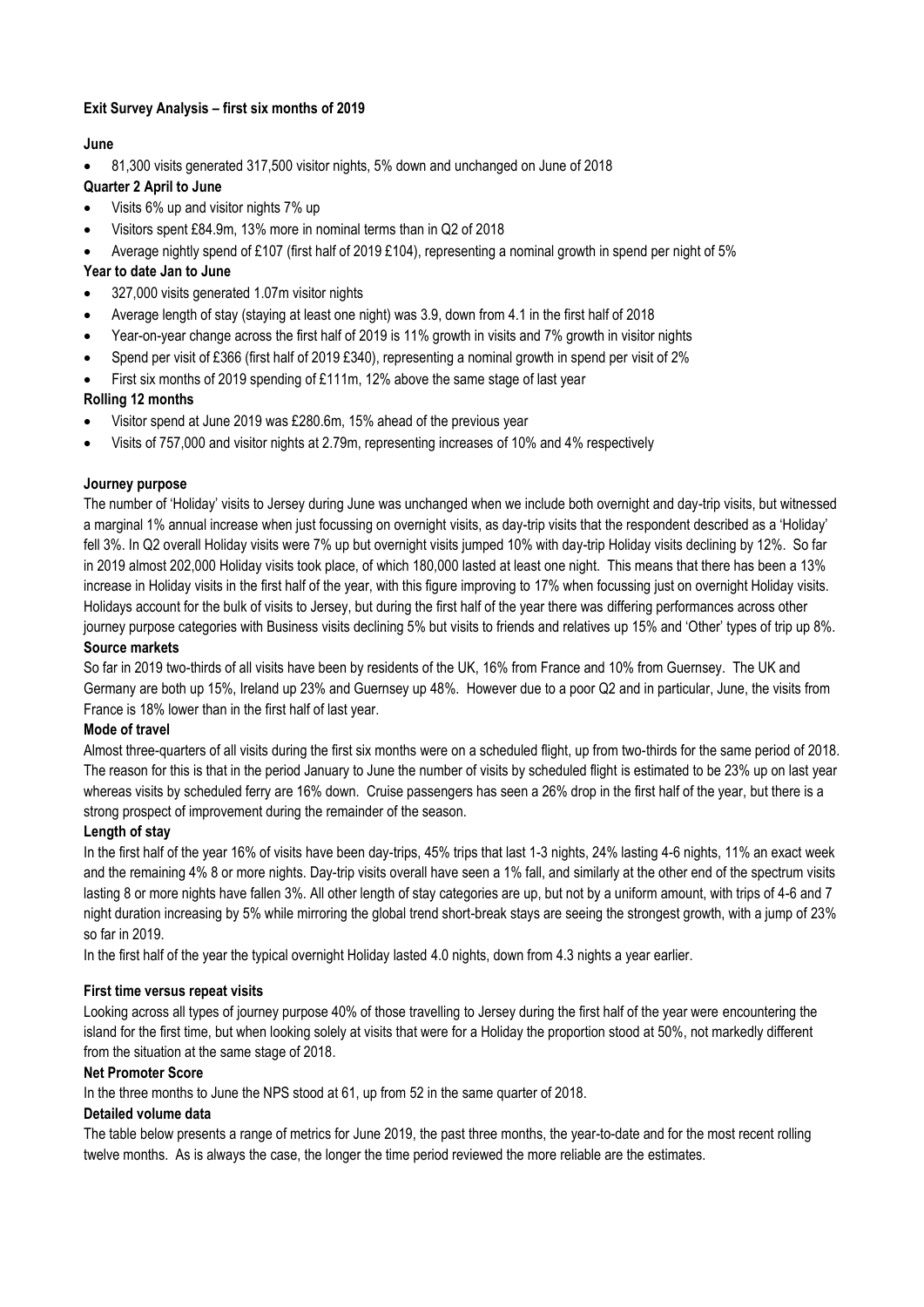|                         |                                                     |                  | <b>Jun-19</b> |                 | Apr-Jun 19                    |                 |                            |                 | Year-to-date                  |                |                            |                  | <b>Rolling 12 months</b> |                |                            |                               |                               |  |
|-------------------------|-----------------------------------------------------|------------------|---------------|-----------------|-------------------------------|-----------------|----------------------------|-----------------|-------------------------------|----------------|----------------------------|------------------|--------------------------|----------------|----------------------------|-------------------------------|-------------------------------|--|
|                         |                                                     | <b>Visits</b>    | <b>Nights</b> | <b>Visits</b>   | <b>Spend</b><br>$(\text{Em})$ | <b>Nights</b>   | <b>Nights</b><br>per Visit | <b>Visits</b>   | <b>Spend</b><br>$(\text{Em})$ | <b>Nights</b>  | <b>Nights</b><br>per Visit | <b>Visits</b>    | <b>Spend</b><br>(Em)     | <b>Nights</b>  | <b>Nights</b><br>per Visit | <b>Visits</b><br><b>Trend</b> | <b>Nights</b><br><b>Trend</b> |  |
|                         | <b>Total Market</b>                                 | 81,301           | 317,535       | 231,879         | £84.9                         | 796,587         |                            | 326,793         | £111.0                        | 1,068,030      |                            | 756,904          | £280.6                   | 2,788,946      |                            |                               |                               |  |
| Headlines               | annual change                                       | $-5%$            | 0%            | 6%              | 13%                           | 7%              |                            | $-11%$          | 12%                           | 7%             |                            | 10%              | 15%                      | 4%             |                            |                               |                               |  |
|                         | <b>Overnight Visits</b>                             | 68,552           |               | 189,857         |                               |                 | 4.2                        | 274,399         |                               |                | 3.9                        | 649,899          |                          |                | 4.3                        |                               |                               |  |
|                         | annual change                                       | $1\%$            |               | 9%              |                               |                 |                            | 13%             |                               |                |                            | 12%              |                          |                |                            |                               |                               |  |
| <b>Purpose of Visit</b> | Holiday (Total)                                     | 57,327           | 253,493       | 157,649         |                               | 602,546         |                            | 201,948         |                               | 728,951        |                            | 504,096          |                          | 1,939,470      |                            |                               |                               |  |
|                         | annual change                                       | 0%               | $-2%$         | 7%              |                               | 8%              |                            | 13%             |                               | 10%            |                            | 9%               |                          | 5%             |                            |                               |                               |  |
|                         | Holiday (Day-Trippers)                              | 5,806            |               | 19,884          |                               |                 |                            | 21,639          |                               |                |                            | 63,507           |                          |                |                            |                               |                               |  |
|                         | annual change                                       | $-3%$            |               | $-12%$          |                               |                 |                            | $-11%$          |                               |                |                            | $-9%$            |                          |                |                            |                               |                               |  |
|                         | Holiday (Overnight Visits)                          | 51,521           | 253,493       | 137,765         |                               | 602,546         | 4.4                        | 180,309         |                               | 728,951        | 4.0                        | 440,589          |                          | 1,939,470      | 4.4                        |                               |                               |  |
|                         | annual change                                       | $-1%$            | $-2%$         | 10%             |                               | $\frac{1}{8\%}$ |                            | 17%             |                               | 10%            |                            | 12%              |                          | 5%             |                            |                               |                               |  |
|                         | <b>Business (Total)</b>                             | 6,078            | 10,061        | 15,512          |                               | 33,682          |                            | 34,828          |                               | 74,044         |                            | 73,998           |                          | 170,054        |                            |                               |                               |  |
|                         | annual change                                       | 10%              | 33%           | $-7%$           |                               | $-2%$           |                            | $-7%$           |                               | $-3%$          |                            | $-5%$            |                          | $-20%$         |                            |                               |                               |  |
|                         | <b>Business (Day-Trippers)</b>                      | 1,801<br>$-2%$   |               | 4,350<br>$-15%$ |                               |                 |                            | 9,408<br>$-14%$ |                               |                |                            | 17,940<br>$-18%$ |                          |                |                            |                               |                               |  |
|                         | annual change<br><b>Business (Overnight Visits)</b> | 4,277            | 10,061        | 11,162          |                               | 33,682          | 3.0                        | 25,420          |                               | 74,044         | 2.9                        | 56,058           |                          | 170,054        | 3.0                        |                               |                               |  |
|                         | annual change                                       | 16%              | 33%           | $-4%$           |                               | $-2%$           |                            | $-5%$           |                               | $-3%$          |                            | 1%               |                          | $-20%$         |                            |                               |                               |  |
|                         |                                                     |                  |               |                 |                               |                 |                            |                 |                               |                |                            |                  |                          |                |                            |                               |                               |  |
|                         | VFR (Total)<br>annual change                        | 9,828<br>10%     | 48,829<br>13% | 27,764<br>16%   |                               | 127,983<br>13%  |                            | 46,419<br>16%   |                               | 216,249<br>14% |                            | 113,588<br>20%   |                          | 550,323<br>11% |                            |                               |                               |  |
|                         | VFR (Day-Trippers)                                  | 102              |               | 739             |                               |                 |                            | 1,336           |                               |                |                            | 2,506            |                          |                |                            |                               |                               |  |
|                         | annual change                                       | $\overline{9\%}$ |               | 98%             |                               |                 |                            | 130%            |                               |                |                            | 95%              |                          |                |                            |                               |                               |  |
|                         | <b>VFR (Overnight Visits)</b>                       | 9,726            | 48,829        | 27,025          |                               | 127,983         | 4.7                        | 45,083          |                               | 216,249        | 4.8                        | 111,083          |                          | 550,323        | 5.0                        |                               |                               |  |
|                         | annual change                                       | 10%              | 13%           | 15%             |                               | 13%             |                            | 15%             |                               | 14%            |                            | 19%              |                          | 11%            |                            |                               |                               |  |
|                         | Other, including Study (Total)                      | 8,068            | 5,151         | 30,954          |                               | 32,375          |                            | 43,598          |                               | 48,787         |                            | 65,221           |                          | 129,099        |                            |                               |                               |  |
|                         | annual change                                       | $-42%$           | $-42%$        | 4%              |                               | $-15%$          |                            | 12%             |                               | $-29%$         |                            | 19%              |                          | 5%             |                            |                               |                               |  |
|                         | Other (Day-Trippers)                                | 5,040            |               | 17,049          |                               |                 |                            | 20,012          |                               |                |                            | 23,052           |                          |                |                            |                               |                               |  |
|                         | annual change                                       | $-46%$           |               | 4%              |                               |                 |                            | 16%             |                               |                |                            | 22%              |                          |                |                            |                               |                               |  |
|                         | Other (Overnight Visits)                            | 3,028            | 5,151         | 13,905          |                               | 32,375          | 2.3                        | 23,586          |                               | 48,787         | 2.1                        | 42,169           |                          | 129,099        | 3.1                        |                               |                               |  |
|                         | annual change                                       | $-33%$           | $-42%$        | 4%              |                               | $-15%$          |                            | 8%              |                               | $-29%$         |                            | 17%              |                          |                |                            |                               |                               |  |